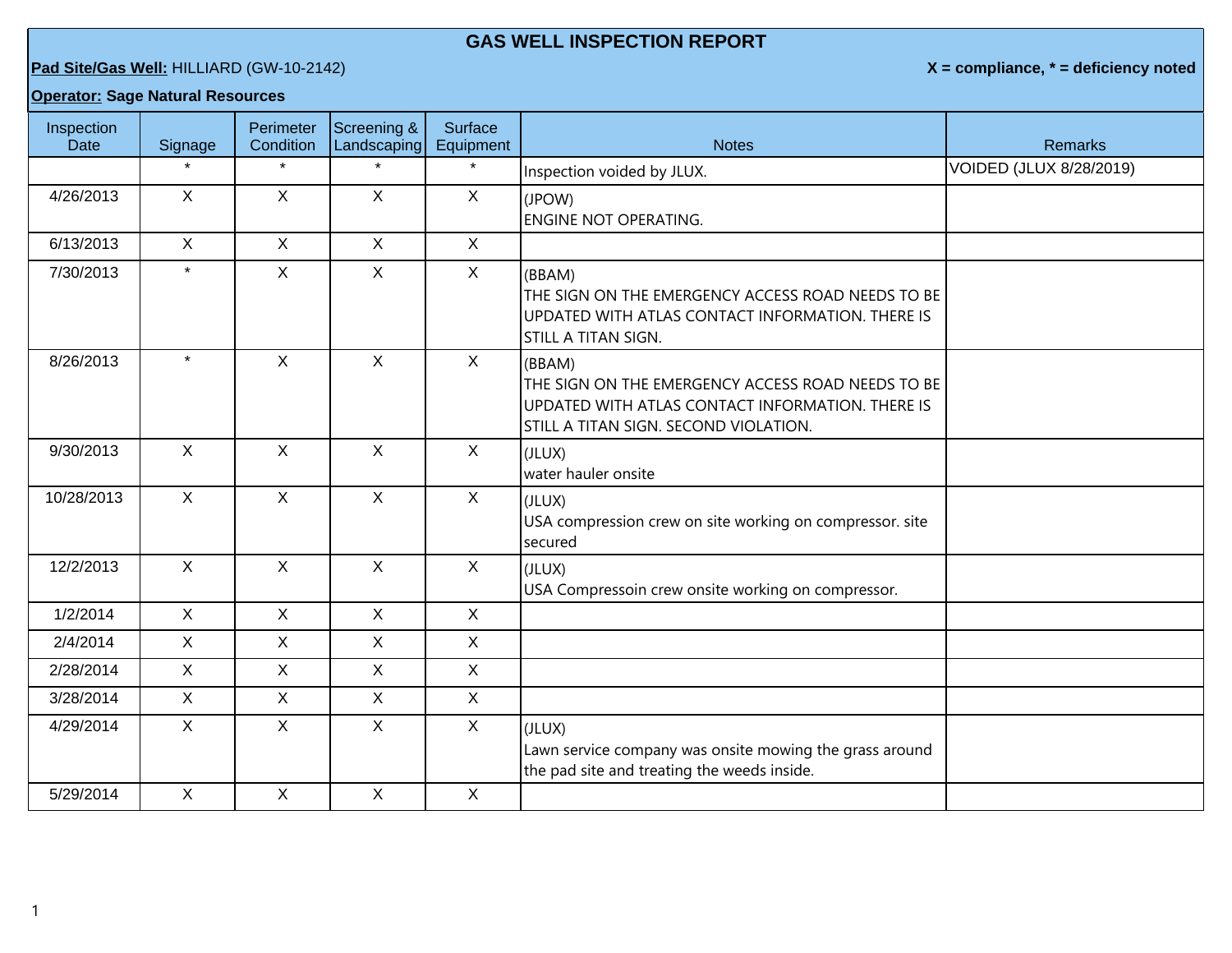| 6/24/2014  | X            |              | X            | $\mathsf{X}$ | (JLUX)<br>air monitoring was at normal operating levels. noise was in<br>compliance. Air monitoring inspections were conducted on<br>the 24th. leaks were found at the wellheads and separators.                                                                                                    |
|------------|--------------|--------------|--------------|--------------|-----------------------------------------------------------------------------------------------------------------------------------------------------------------------------------------------------------------------------------------------------------------------------------------------------|
| 7/15/2014  | $\mathsf{X}$ | $\mathsf{X}$ | $\mathsf{X}$ | $\mathsf{X}$ | (JLUX)<br>re-inspection was done on 7-15.                                                                                                                                                                                                                                                           |
| 8/25/2014  | $\mathsf{X}$ | $\mathsf{X}$ | $\mathsf{X}$ | $\mathsf{X}$ |                                                                                                                                                                                                                                                                                                     |
| 9/25/2014  | $\mathsf X$  | X            | $\mathsf{X}$ | $\mathsf{X}$ | (jlux)<br>A leak was found on a dump valve next to the dehy.<br>Contacted the operator to come fix the leak. Leak was fixed<br>the same day. The dump valve was open and pumper Casey<br>went over and pressed the valve down and it closed. No<br>other issues were found.                         |
| 11/25/2014 | $\star$      | $\star$      | $\star$      | $\star$      | (jlux)<br>The two mallard boxes at the separators were leaking from<br>the snap valves. The readings were above 1% on both.<br>Contacted pumper Tyler and informed him of the leaks. He<br>will send someone out to fix the leaks at the mallard boxes<br>today. No other issues during inspection. |
| 12/16/2014 | $\star$      | $\star$      | $\star$      | $\star$      | (JLUX)<br>air monitoring inspection were conducted by Modern<br>Geosciences.                                                                                                                                                                                                                        |
| 12/22/2014 | X            | X            | X            | $\mathsf{X}$ |                                                                                                                                                                                                                                                                                                     |
| 1/8/2015   | X            | X            | $\star$      | $\star$      | (JLUX)<br>leak was found at line regulator connecting the pneumatic<br>lines to the methanol container. contacted Tyler about leak<br>and he is going to fix it. the fence has some damage from<br>the cows.                                                                                        |
| 2/26/2015  | X            | X            | X            | X            | (JLUX)<br>USA compressor company men were doing a PM on the<br>compressor today. Also, tyler was onsite checking on the<br>wells and seperators. No leaks were found during the<br>inspection.                                                                                                      |
| 3/24/2015  | $\mathsf{X}$ | $\mathsf{X}$ | $\mathsf{X}$ | $\star$      | (JLUX)<br>The mallard box on separator 2h gets stuck open and wont<br>seal properly. Also, the kimray valve between the<br>containment area and compressor building has residue build<br>up. the operator was notified by phone and pictures.                                                       |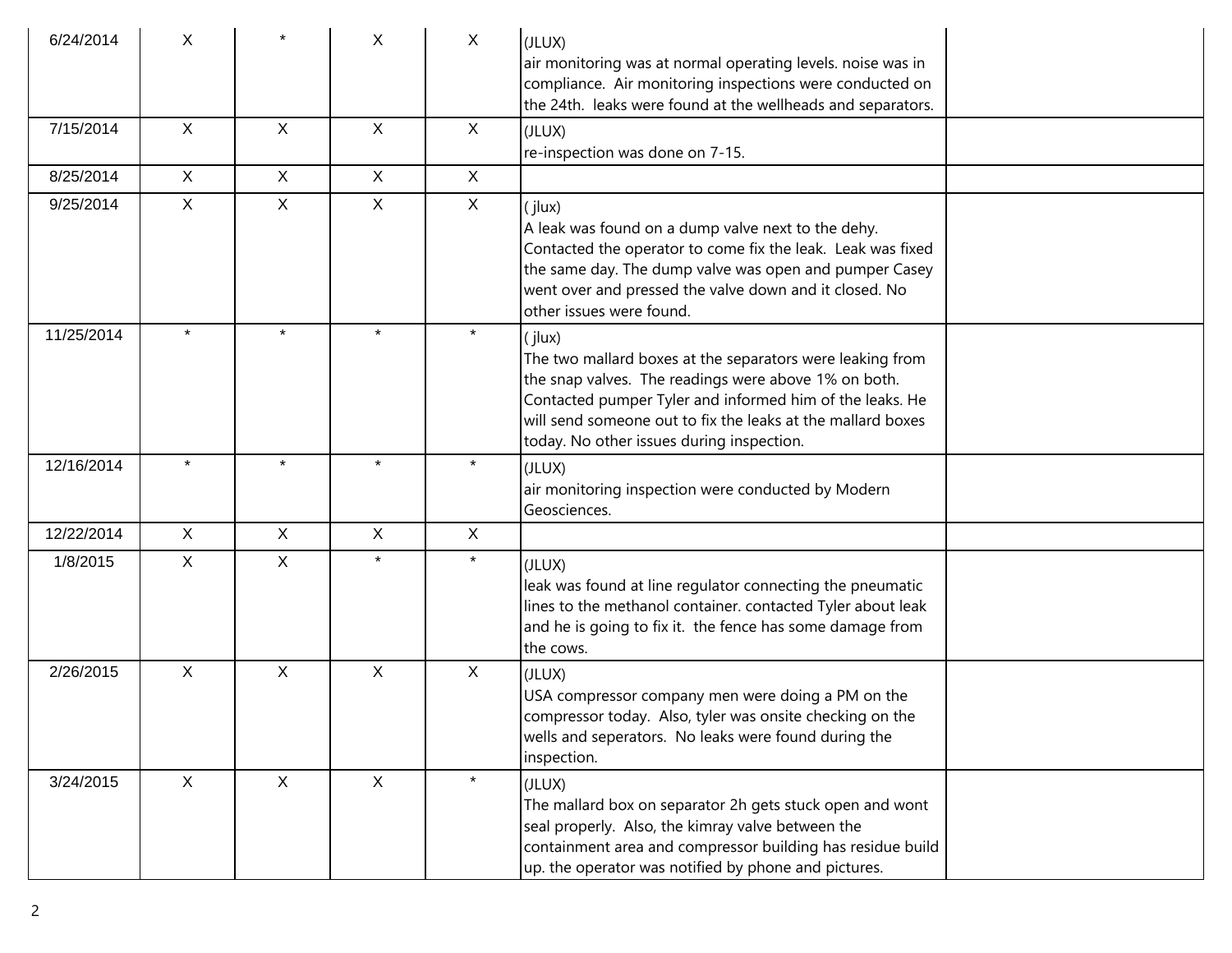| 4/22/2015 | X            | X            | X            | $\mathsf{X}$ | (JLUX)<br>Conducted an orientation meeting with Atlas Energy, Atmos<br>Energy, Police, Fire, and Town employees. We went over the<br>emergency response plans and all the equipment onsite.<br>During the meeting matt and i noticed that the wind sock<br>was missing, lightening arrestors were not installed on the<br>tanks, the frac tank didnt have a containment area around it.<br>The tanks could be gone soon. they need to place a<br>grounging rod next to the tanks so the trucks dont have to<br>use the signs. The landscaping around the site will need to<br>be screened more from the public. Atlas is aware of the<br>issues and is working on them now. |  |
|-----------|--------------|--------------|--------------|--------------|-----------------------------------------------------------------------------------------------------------------------------------------------------------------------------------------------------------------------------------------------------------------------------------------------------------------------------------------------------------------------------------------------------------------------------------------------------------------------------------------------------------------------------------------------------------------------------------------------------------------------------------------------------------------------------|--|
| 5/22/2015 | $\sf X$      | $\mathsf{X}$ | $\mathsf{X}$ | $\mathsf{X}$ | (JLUX)<br>the lightning arrestors and grounding rods were installed.<br>new wind sock. frac tank removed.                                                                                                                                                                                                                                                                                                                                                                                                                                                                                                                                                                   |  |
| 6/18/2015 | $\mathsf{X}$ | X            | $\mathsf{X}$ | $\mathsf{X}$ | (JLUX)<br>Air monitoring inspections were conducted today with<br>Modern Geosciences. the leaks were found at the mallard<br>box at north separator and one relief valve located on the<br>ground. Atlas foreman came on location during the<br>inspection and fixed all the leaks. A new lock was placed on<br>the pad entrance gate. Water truck was on site to pump out<br>the water in the containment area. Atmos Energy sales line<br>has a few leaks around the valves. Atmos will be contacted<br>about issues.                                                                                                                                                     |  |
| 6/29/2015 | $\star$      | $\star$      | $\star$      | $\star$      | (JLUX)<br>reinspection leaks are fixed.                                                                                                                                                                                                                                                                                                                                                                                                                                                                                                                                                                                                                                     |  |
| 7/30/2015 | $\mathsf{X}$ | $\mathsf{X}$ | $\mathsf X$  | $\mathsf{X}$ | (JLUX)<br>The compressor went down today. Atmos contacted the<br>operator (Atlas Energy) about the dew point being too high.<br>The production supervisor was waiting on the compressor<br>crew to get there and fix the problem. No leaks found.                                                                                                                                                                                                                                                                                                                                                                                                                           |  |
| 8/17/2015 | X            | X            | $\mathsf{X}$ | X            | (JLUX)<br>landscape meeting with Atlas Energy at 2pm. Jimmy,<br>Haburn, and I went over the landscape plan with Atlas<br>management. No leaks were detected during inspection.                                                                                                                                                                                                                                                                                                                                                                                                                                                                                              |  |
| 9/24/2015 | $\mathsf{X}$ | X            | $\mathsf{X}$ | $\mathsf{X}$ |                                                                                                                                                                                                                                                                                                                                                                                                                                                                                                                                                                                                                                                                             |  |
| 10/9/2015 | X            | $\mathsf{X}$ | X            | X            | (JLUX)<br>no leaks found.                                                                                                                                                                                                                                                                                                                                                                                                                                                                                                                                                                                                                                                   |  |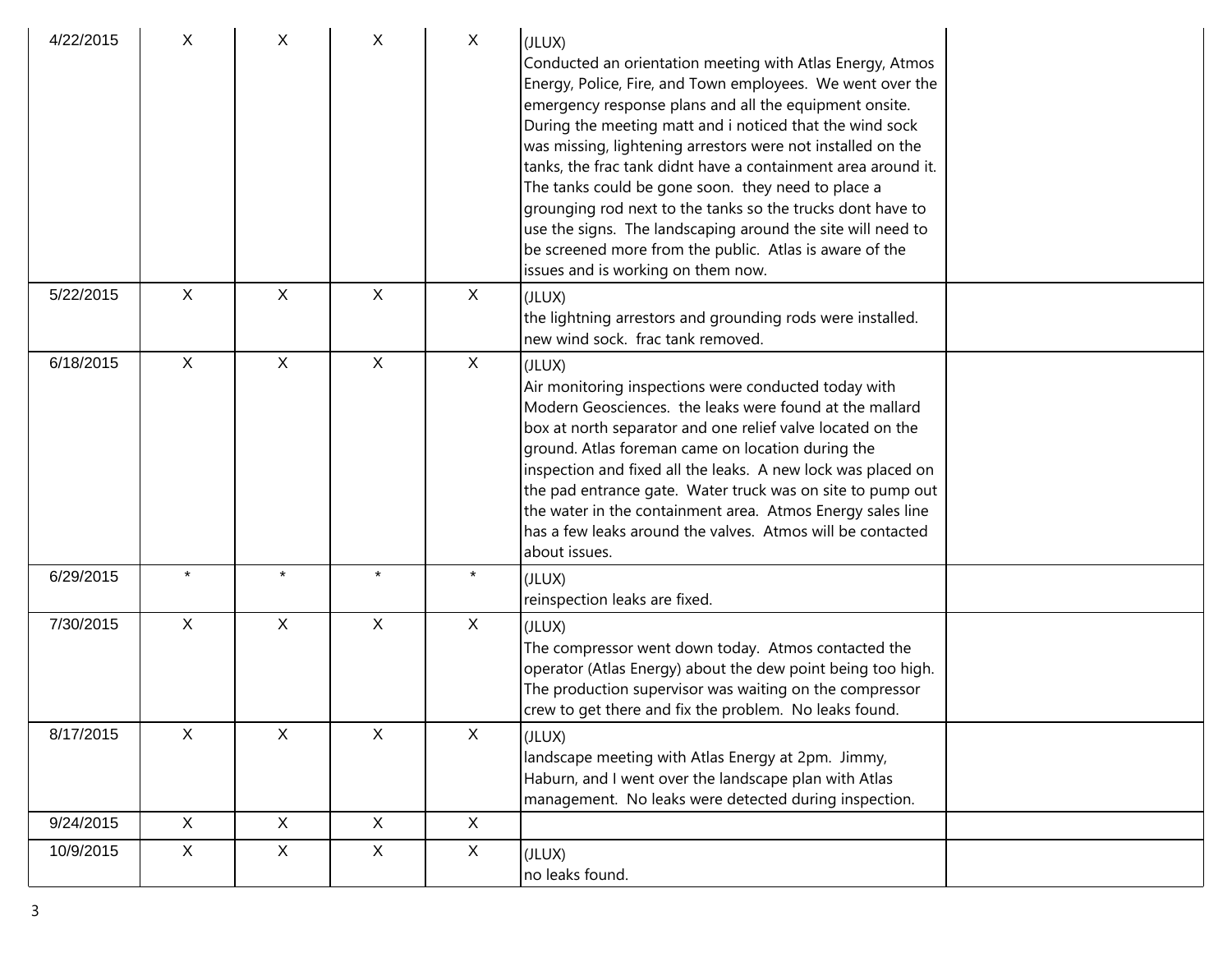| 10/30/2015 | $\star$      |              |              | $\star$      |                                                                                                                                                                                                                                                                                                             |  |
|------------|--------------|--------------|--------------|--------------|-------------------------------------------------------------------------------------------------------------------------------------------------------------------------------------------------------------------------------------------------------------------------------------------------------------|--|
| 11/13/2015 | X            | X            | X            | $\sf X$      | (JLUX)<br>The wax myrtles were planted around the pad site. The<br>irrigation work for the shrubs will start next week. No leaks<br>found during inspection.                                                                                                                                                |  |
| 11/25/2015 | $\star$      | $\star$      | $\star$      | $\star$      | (JLUX)<br>They finished installing the irrigation system today. The<br>backflow test will be scheduled next week.                                                                                                                                                                                           |  |
| 12/17/2015 | $\star$      | $\star$      | $\star$      | $\star$      | (JLUX)<br>Air monitoring inspections with Modern Geosciences today.<br>Leaks were found at the separators and piping. Operator was<br>notified of issues.                                                                                                                                                   |  |
| 1/13/2016  | $\mathsf{X}$ | $\mathsf{X}$ | $\mathsf{X}$ | $\sf X$      | (JLUX)<br>re-inspection done. no violations.                                                                                                                                                                                                                                                                |  |
| 1/27/2016  | $\star$      | $\star$      | $\star$      | $\star$      | (JLUX)<br>USA compressor truck onsite. Crew was working on the<br>catalyst and checking emissions. Everything was working<br>properly. No issues onsite.                                                                                                                                                    |  |
| 2/19/2016  | $\mathsf{X}$ | X            | $\mathsf{X}$ | $\sf X$      |                                                                                                                                                                                                                                                                                                             |  |
| 3/21/2016  | X            | X            | $\mathsf{X}$ | $\mathsf{X}$ |                                                                                                                                                                                                                                                                                                             |  |
| 4/14/2016  | $\mathsf{X}$ | $\mathsf{X}$ | $\mathsf{X}$ | $\mathsf{X}$ |                                                                                                                                                                                                                                                                                                             |  |
| 4/26/2016  | X            | $\mathsf{X}$ | $\mathsf{X}$ | $\mathsf{X}$ | (JLUX)<br>I conducted an inspection onsite. no leaks found. Befor my<br>inspection, I drove up on the TCEQ inspector as she finished<br>her onsite air monitoring inspection. She didnt find any<br>leaks with the FLIR camera or any other issues. She will send<br>me an inspection report when its done. |  |
| 5/10/2016  | $\star$      | $\star$      | $\star$      | $\star$      |                                                                                                                                                                                                                                                                                                             |  |
| 5/25/2016  | $\star$      | $\star$      | $\star$      | $\star$      | (JLUX)<br>NO ISSUES. PUMPER WAS ONSITE CHECKING THE WELLS.                                                                                                                                                                                                                                                  |  |
| 6/22/2016  | $\star$      | $\star$      |              | $\star$      | (JLUX)<br>air monitoring inspections conducted by Modern<br>Geodciences and I today. Leaks were found at the<br>separators regulators and mallard boxes. NORM at Tanks.<br>Operator was notified of issues.                                                                                                 |  |
| 7/21/2016  | $\star$      | $\star$      | $\star$      | $\star$      | (JLUX)<br>reinspection done.                                                                                                                                                                                                                                                                                |  |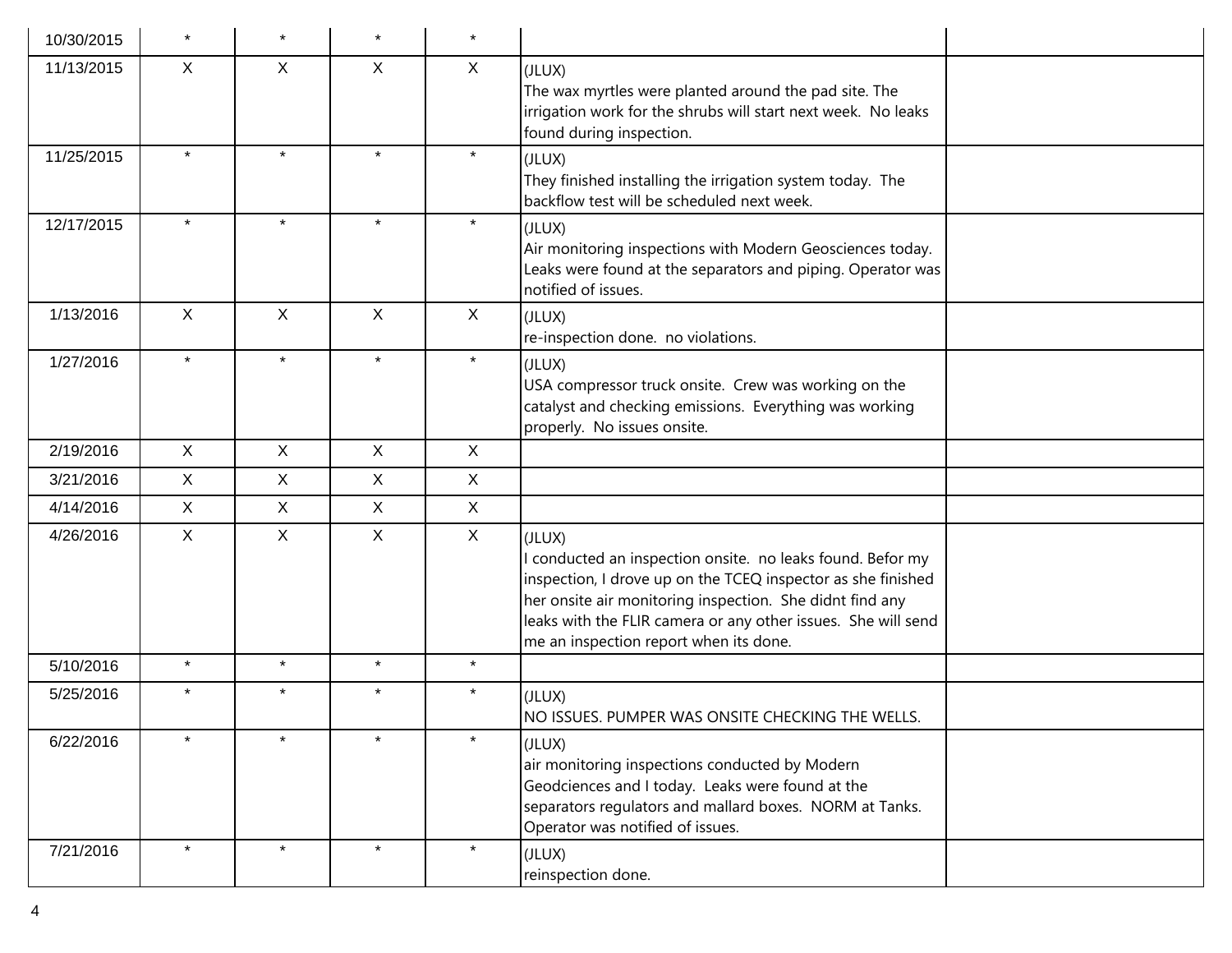| 8/22/2016  |              |              |              | $\star$ |                                                                                                                                                                                                                                                                                                                                                                                                                                                                                                                                                                                                                                   |  |
|------------|--------------|--------------|--------------|---------|-----------------------------------------------------------------------------------------------------------------------------------------------------------------------------------------------------------------------------------------------------------------------------------------------------------------------------------------------------------------------------------------------------------------------------------------------------------------------------------------------------------------------------------------------------------------------------------------------------------------------------------|--|
| 9/28/2016  | $\star$      |              | $\star$      | $\star$ | (JLUX)<br>took noise reading at entrance gate.                                                                                                                                                                                                                                                                                                                                                                                                                                                                                                                                                                                    |  |
| 9/29/2016  | $\star$      | $\star$      | $\star$      | $\star$ | (JLUX)<br>conducted inspection. took noise reading (eastside)<br>(westside).                                                                                                                                                                                                                                                                                                                                                                                                                                                                                                                                                      |  |
| 10/31/2016 |              | $\star$      |              | $\star$ | (JLUX)<br>took noise reading at gate. conducted inspection and found<br>no leaks.                                                                                                                                                                                                                                                                                                                                                                                                                                                                                                                                                 |  |
| 11/21/2016 | $\star$      | $\star$      | $\star$      | $\star$ | (JLUX)<br>conducted inspection. leak found at the dehy regulator.<br>called Mike (operator) and he is getting someone out today<br>to fix the leak.                                                                                                                                                                                                                                                                                                                                                                                                                                                                               |  |
| 12/12/2016 | $\mathsf{X}$ | $\mathsf{X}$ | $\mathsf{X}$ | $\star$ | (JLUX)<br>Air Monitoring inspection was conducted by Modern<br>Geosciences. Leaks were found at separators and<br>dehydration unit. the operator was notified of leaks.<br>Wednesday the compressor is getting pm done on it and<br>dehy unit leaks will be fixed also.                                                                                                                                                                                                                                                                                                                                                           |  |
| 12/15/2016 | $\star$      | $\star$      | $\star$      | $\star$ | (JLUX)<br>operator has fixed the leaks on site.                                                                                                                                                                                                                                                                                                                                                                                                                                                                                                                                                                                   |  |
| 12/20/2016 | $\star$      | $\star$      | $\star$      | $\star$ | (JLUX)<br>reinspection done. no leaks                                                                                                                                                                                                                                                                                                                                                                                                                                                                                                                                                                                             |  |
| 1/5/2017   | $\star$      | $\star$      | $\star$      | $\star$ | (JLUX)<br>noise complaint received from a resident on sherri lane at<br>8:30 am this morning. the operator was notified of noise<br>complaint and will send someone out to take a look at the<br>compressor. I went to the residence to take the noise<br>reading at the property line closest to the gas well site. I<br>took the reading for 15 minutes. the reading came back at<br>58 dBa. The compressor is in compliance with the noise<br>management plan for the Hilliard site. I will contact the<br>resident and operator to let them know what the reading<br>was. conducted inspection onsite with pumper. no issues. |  |
| 1/24/2017  | $\star$      | $\star$      | $\star$      | $\star$ | (JLUX)<br>no issues.                                                                                                                                                                                                                                                                                                                                                                                                                                                                                                                                                                                                              |  |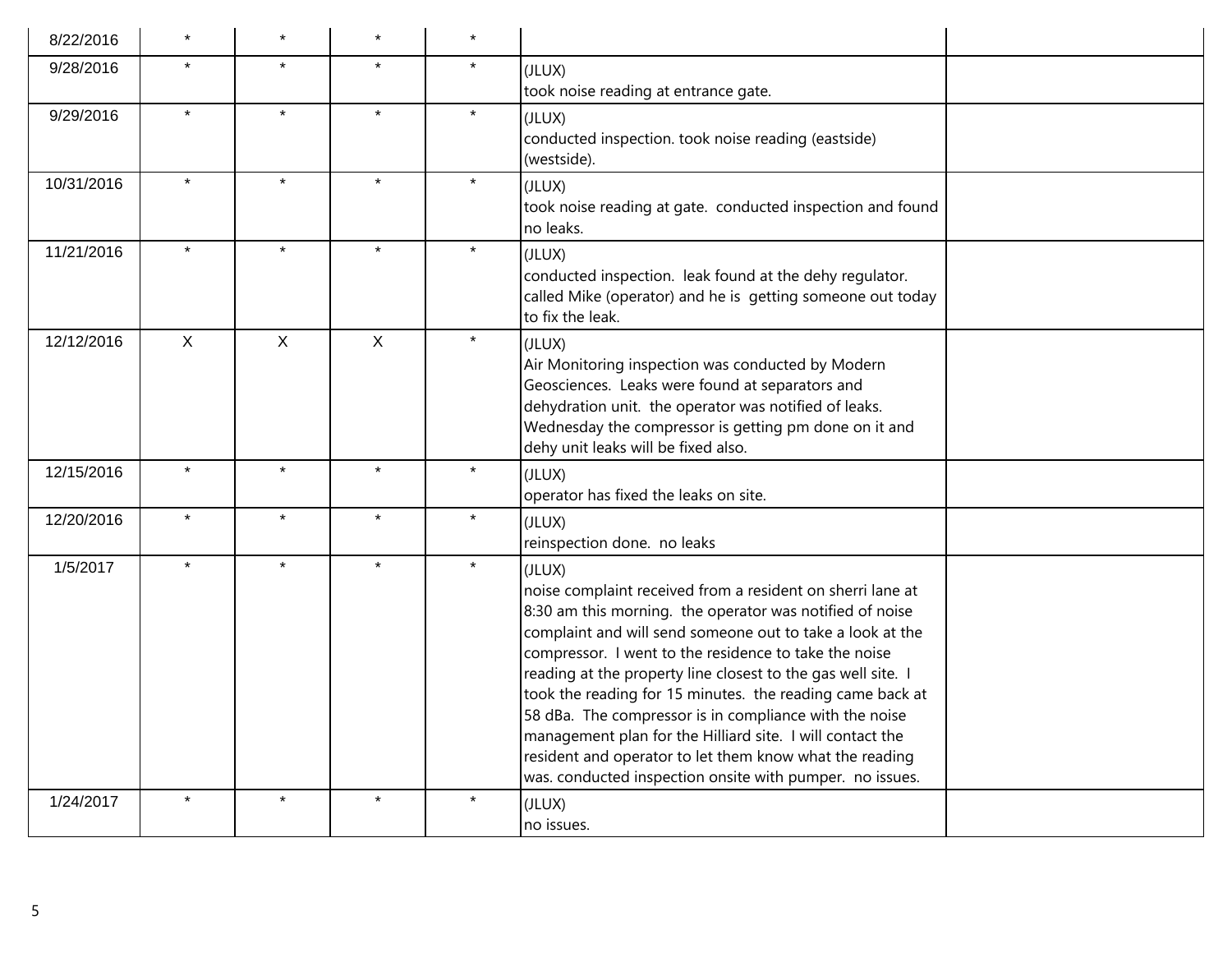| 2/24/2017  |         |         |         | $\star$ | (JLUX)<br>conducted monthly inspection. leak found at well head<br>north 1H. operator was notified of leak. compressor crew<br>was out working on compressor. |
|------------|---------|---------|---------|---------|---------------------------------------------------------------------------------------------------------------------------------------------------------------|
| 2/27/2017  | $\star$ | $\star$ | $\star$ | $\star$ | (JLUX)<br>leak was fixed by operator                                                                                                                          |
| 3/8/2017   | $\star$ | $\star$ | $\star$ | $\star$ |                                                                                                                                                               |
| 4/18/2017  | $\star$ | $\star$ | $\star$ | $\star$ | (JLUX)<br>no issues.                                                                                                                                          |
| 5/16/2017  | $\star$ | $\star$ | $\star$ | $\star$ | (JLUX)<br>no issues.                                                                                                                                          |
| 6/23/2017  | $\star$ | $\star$ | $\star$ | $\star$ | (JLUX)<br>compressor crew was working on the dehydration unit. It<br>was down due to the hot weather. the compressor was<br>down also. no leaks found.        |
| 6/27/2017  | $\star$ | $\star$ | $\star$ | $\star$ | (JLUX)<br>air monitoring inspection today with Modern Geosciences.<br>leaks were found on site. Notified operator.                                            |
| 7/31/2017  | $\star$ | $\star$ | $\star$ | $\star$ | (JLUX)<br>inspection/re-inspection completed. No leaks found on site.                                                                                         |
| 8/11/2017  | $\star$ | $\star$ | $\star$ | $\star$ | (JLUX)<br>no issues.                                                                                                                                          |
| 8/28/2017  | $\star$ | $\star$ | $\star$ | $\star$ | (JLUX)<br>water truck on site.                                                                                                                                |
| 9/12/2017  | $\star$ | $\star$ | $\star$ | $\star$ | (JLUX)<br>one section of pipe inside the containment area needs to be<br>replaced due to corrosion. contacted the operator about<br>issue.                    |
| 10/11/2017 | $\star$ | $\star$ | $\star$ | $\star$ | (JLUX)<br>conducted inspection. no issues.                                                                                                                    |
| 11/20/2017 | $\star$ | $\star$ | $\star$ | $\star$ | (JLUX)<br>small leak found around bottom bolts on wellhead 1H. The<br>operator was notified and will address the leak on Tues.                                |
| 11/22/2017 | $\star$ | $\star$ | $\star$ | $\star$ | (JLUX)<br>leaks were fixed by the operator.                                                                                                                   |
| 12/13/2017 | $\star$ | $\star$ | $\star$ | $\star$ | (JLUX)<br>leaks were fixed by operator.                                                                                                                       |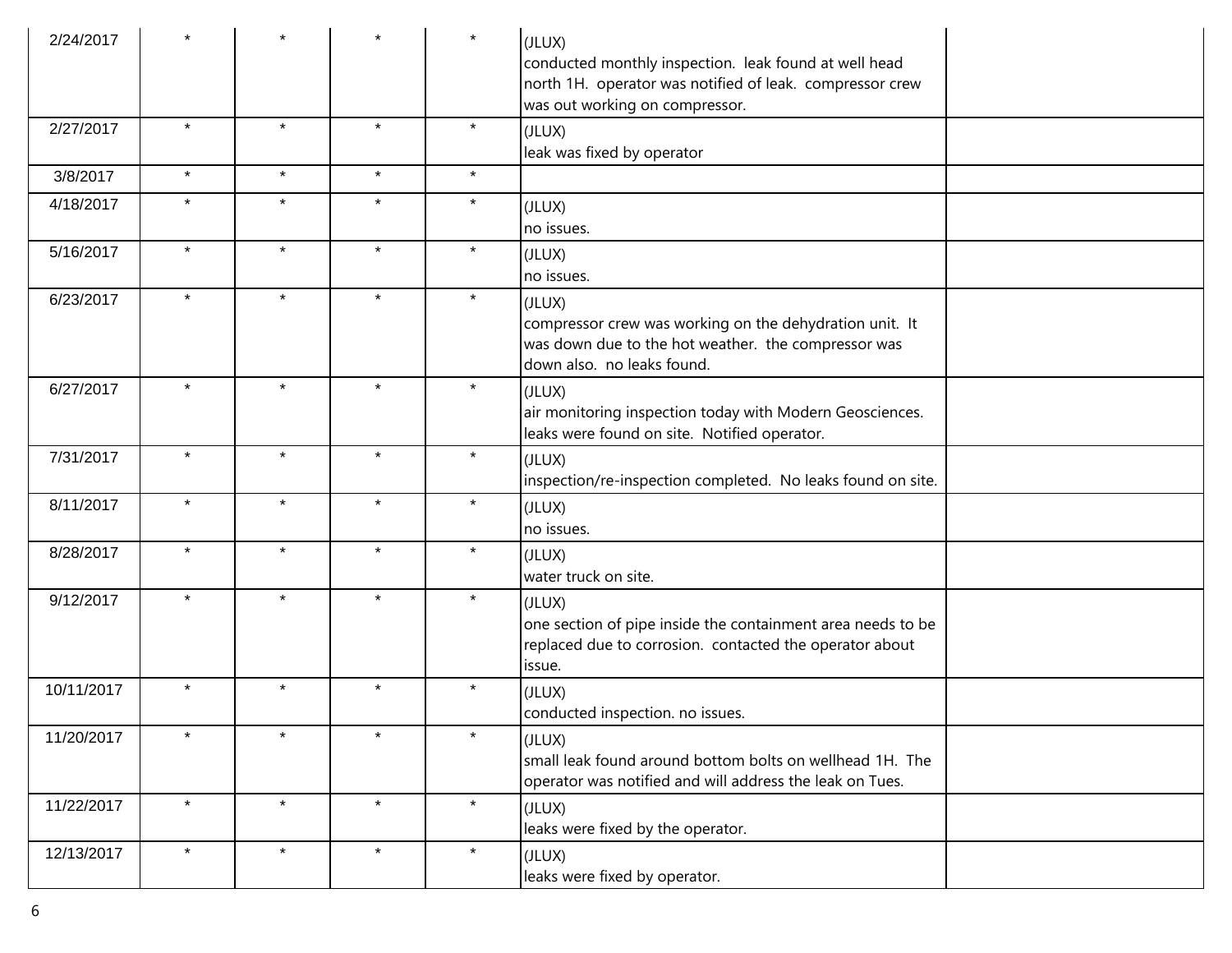| 12/18/2017 | X            | X            | X            | $\star$      | (JLUX)<br>Air monitoring inspection was conducted today by Modern<br>Geosciences. Leaks were found at the separators mallard<br>boxes and dehy unit. leaks were tagged and operator<br>notified.                                                            |
|------------|--------------|--------------|--------------|--------------|-------------------------------------------------------------------------------------------------------------------------------------------------------------------------------------------------------------------------------------------------------------|
| 1/3/2018   | $\mathsf{X}$ | $\mathsf{X}$ | $\mathsf{X}$ | X            | (JLUX)<br>reinspection done onsite. no leaks were found during<br>inspection. Compressor crew and pumper on location<br>working on the compressor. the dehydration unit is going to<br>be worked on next week.                                              |
| 1/25/2018  | $\mathsf{X}$ | $\mathsf{X}$ | $\mathsf{X}$ | $\mathsf{X}$ | (JLUX)<br>crew went out to site and fixed the dehydration unit. no<br>other issues were found.                                                                                                                                                              |
| 2/8/2018   | $\mathsf{X}$ | $\mathsf{X}$ | $\mathsf{X}$ | $\mathsf{X}$ | (JLUX)<br>no issues on site.                                                                                                                                                                                                                                |
| 3/21/2018  | $\mathsf{X}$ | $\mathsf{X}$ | $\mathsf{X}$ | X            | (JLUX)<br>no issues.                                                                                                                                                                                                                                        |
| 4/17/2018  | $\mathsf{X}$ | $\mathsf{X}$ | $\mathsf{X}$ | $\mathsf{X}$ | (JLUX)<br>no leaks found during inspection.                                                                                                                                                                                                                 |
| 5/14/2018  | $\mathsf{X}$ | $\mathsf{X}$ | $\mathsf{X}$ | $\star$      | (JLUX)<br>Air monitoring inspection conducted today by Modern<br>Geosciences. Small leaks were found at North 1H separator<br>and at high pressor regulator near compressor door.<br>Operator was notified of leaks and will have the leaks fixed<br>today. |
| 6/8/2018   | $\mathsf{X}$ | $\mathsf{X}$ | $\mathsf{X}$ | $\mathsf{X}$ | (JLUX)<br>reinspection and monthly inspection was conducted. The<br>leaks were fixed by operator and no leaks were found.                                                                                                                                   |
| 7/31/2018  | $\mathsf X$  | $\mathsf{X}$ | $\mathsf{X}$ | $\mathsf{X}$ | (JLUX)<br>no issues on site.                                                                                                                                                                                                                                |
| 8/29/2018  | X            | X            | X            | X            | (JLUX)<br>no leaks found during inspection.                                                                                                                                                                                                                 |
| 9/28/2018  | $\mathsf{X}$ | $\mathsf X$  | $\mathsf X$  | X            | (JLUX)<br>no leaks found on site.                                                                                                                                                                                                                           |
| 10/30/2018 | $\mathsf{X}$ | $\mathsf X$  | X            | X            | (JLUX)<br>no issues                                                                                                                                                                                                                                         |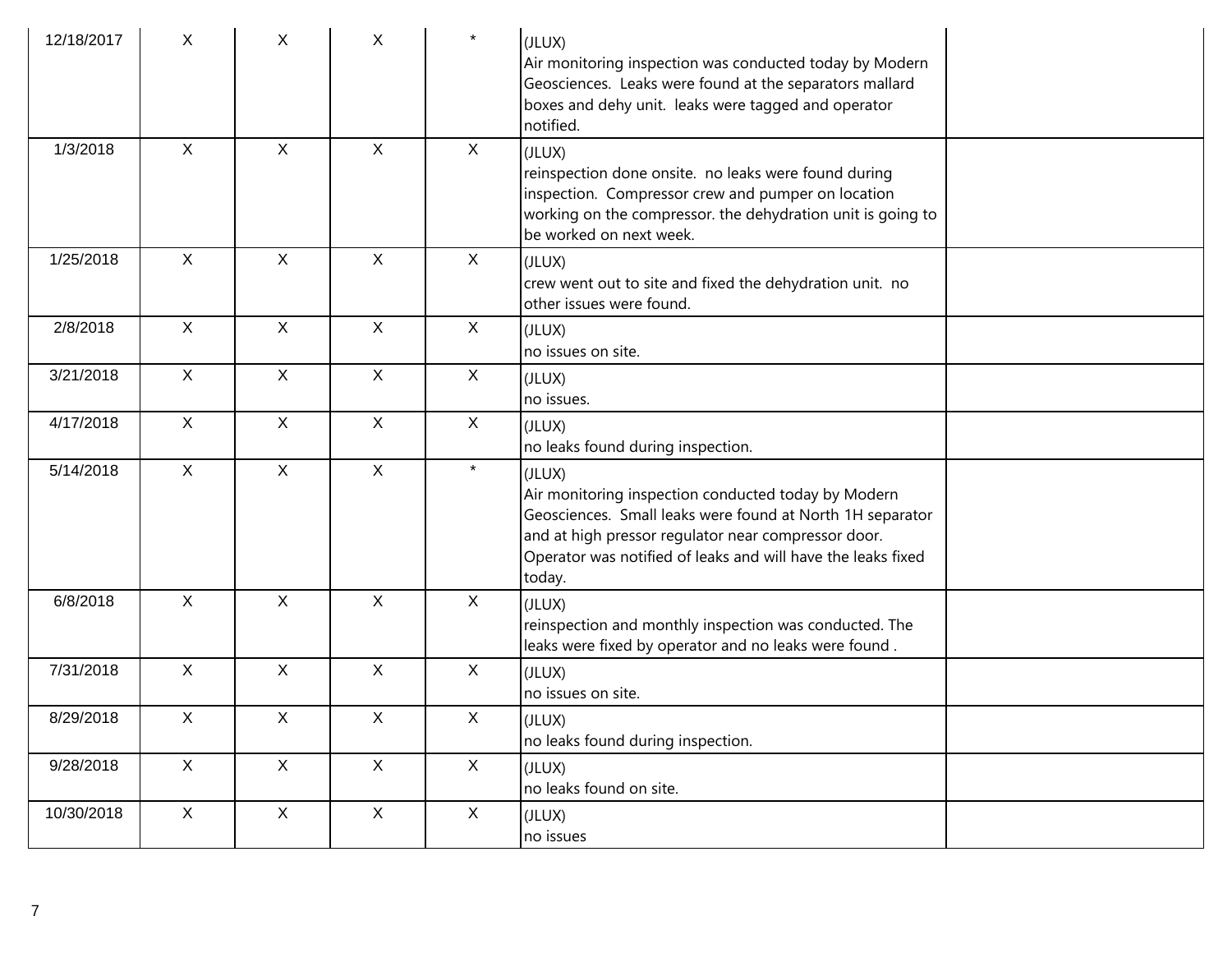| 11/13/2018 | X            | X            | X            | $\star$      | (JLUX)<br>Air monitoring inspections conducted today with Modern<br>Geosciences. Leaks were found at separators and<br>compressor. notified operator of issues.                                                                                                                   |  |
|------------|--------------|--------------|--------------|--------------|-----------------------------------------------------------------------------------------------------------------------------------------------------------------------------------------------------------------------------------------------------------------------------------|--|
| 11/30/2018 | $\mathsf{X}$ | $\mathsf{X}$ | $\mathsf{X}$ | X            | (JLUX)<br>conducted inspection. no leaks were found on site.<br>reinspection done.                                                                                                                                                                                                |  |
| 12/12/2018 | X            | $\mathsf{X}$ | $\mathsf{X}$ | $\mathsf{X}$ | (JLUX)<br>no issues.                                                                                                                                                                                                                                                              |  |
| 1/7/2019   | $\mathsf{X}$ | $\mathsf{X}$ | $\mathsf{X}$ | $\mathsf{X}$ | (JLUX)<br>inspection done. no leaks                                                                                                                                                                                                                                               |  |
| 1/31/2019  | $\mathsf{X}$ | $\mathsf{X}$ | $\mathsf{X}$ | $\star$      | (JLUX)<br>leaks found at separators and dehy unit. pumper on site to<br>fix the leaks. dehy unit technician will fix the leak tomorrow.                                                                                                                                           |  |
| 2/1/2019   | X            | $\mathsf{X}$ | $\mathsf{X}$ | $\star$      | (JLUX)<br>inspection done. found leak at dehydration unit at the<br>bottom of tank. contacted the operator about the leak.<br>operator will have to shut unit down to be able to fix leak.<br>Unit will need to cool down on Monday and leak will be<br>fixed on Tues.            |  |
| 2/4/2019   | $\mathsf{X}$ | $\mathsf{X}$ | $\mathsf{X}$ | $\mathsf{X}$ | (JLUX)<br>met EHS supervisor on site to look at dehy unit. He shut<br>down the unit to cool off. Tuesday is when he can fix the<br>leak and work on unit.                                                                                                                         |  |
| 2/5/2019   | X            | X            | $\mathsf{X}$ | $\mathsf{X}$ | (JLUX)<br>talked to operator about the dehy and they wont be able to<br>fix the leak until Thurs                                                                                                                                                                                  |  |
| 2/7/2019   | $\mathsf{X}$ | $\mathsf{X}$ | $\mathsf X$  | $\mathsf{X}$ | (JLUX)<br>dehy unit is still down but will be fixed on Monday.                                                                                                                                                                                                                    |  |
| 2/12/2019  | X            | $\mathsf{X}$ | $\mathsf{X}$ | $\mathsf{X}$ | (JLUX)<br>I talked to operator and dehy unit was fixed on Monday.                                                                                                                                                                                                                 |  |
| 3/20/2019  | X            |              |              | $\star$      | (JLUX)<br>conducted monthly inspection. leaks were found at dehy<br>unit and high pressure regulator located near compressor<br>building. the fence needs to be fixed on north side due to<br>cows. Some of the trees look dead or struggling. Operator<br>was notified of leaks. |  |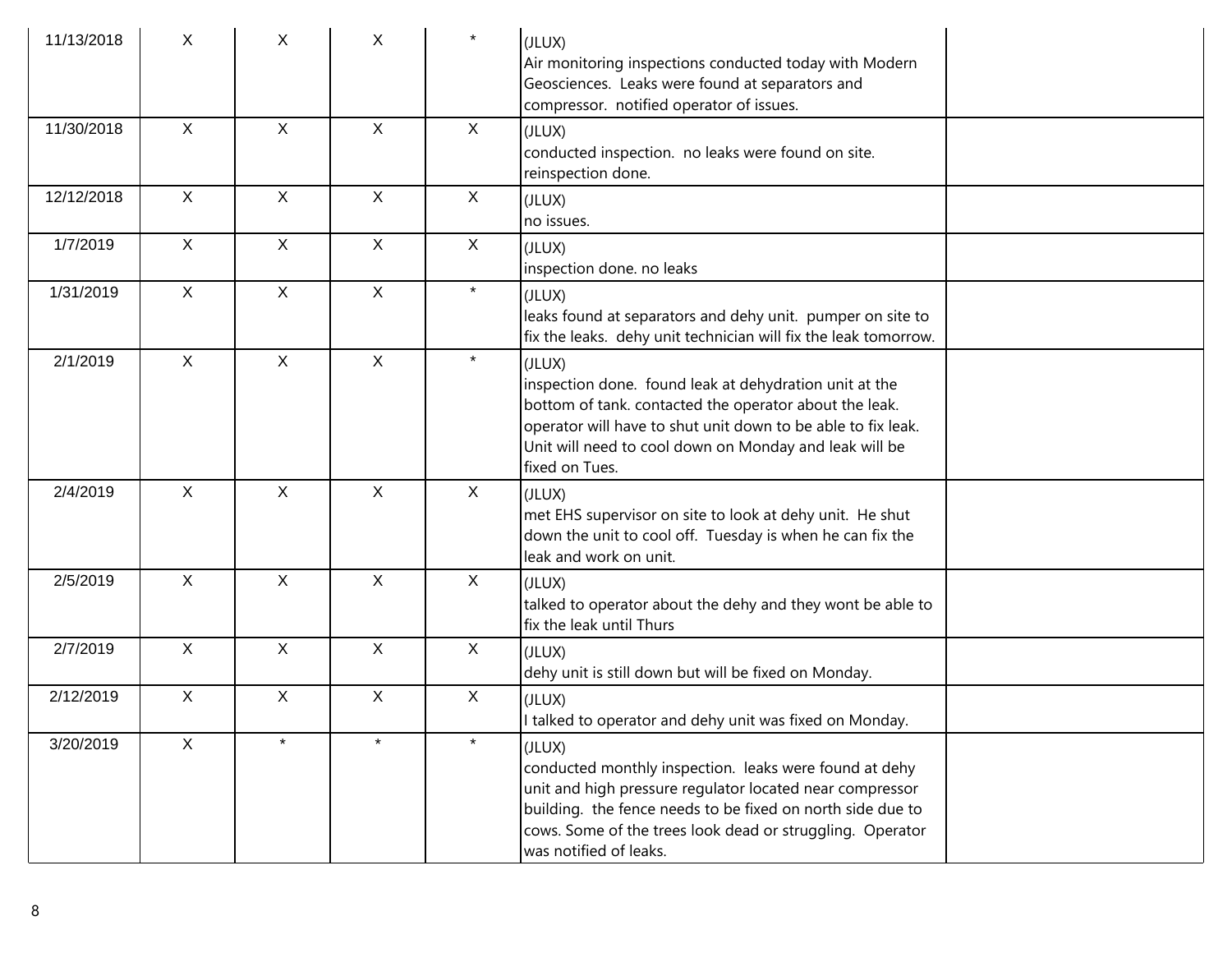| 4/12/2019  | Χ            |                | X            | $\star$      | (JLUX)<br>Air monitoring inspection was conducted today with Modern<br>Geosciences. A leak was found at the compressor (tagged).<br>Leaks were found at the separators mallard boxes(snap<br>valves). The dehydration unit had leaks located at the<br>mallard boxes (snap valves). The operator was notified of<br>leaks.                                    |  |
|------------|--------------|----------------|--------------|--------------|---------------------------------------------------------------------------------------------------------------------------------------------------------------------------------------------------------------------------------------------------------------------------------------------------------------------------------------------------------------|--|
| 4/30/2019  | $\mathsf{X}$ | $\mathsf{X}$   | $\mathsf{X}$ | X            | (JLUX)<br>reinspection done on site. no leaks found during inspection.                                                                                                                                                                                                                                                                                        |  |
| 5/31/2019  | $\mathsf{X}$ | $\pmb{\times}$ | $\mathsf{X}$ | $\mathsf{X}$ | (JLUX)<br>no issues on site                                                                                                                                                                                                                                                                                                                                   |  |
| 6/19/2019  | $\mathsf{X}$ | $\mathsf{X}$   | $\mathsf{X}$ | X            | (JLUX)<br>wells are down due to dehy not working. operator is<br>searching for new company to work on unit. They will notify<br>me when unit is back up and running.                                                                                                                                                                                          |  |
| 7/11/2019  | $\mathsf{X}$ | X              | X            | X            | (JLUX)<br>wells are down at this time. operator is working on getting<br>new company to work on dehy unit.                                                                                                                                                                                                                                                    |  |
| 7/24/2019  | $\mathsf{X}$ | X              | X            | $\mathsf{X}$ | (JLUX)<br>operator and home builder came out today and fixed issues.<br>they fixed the seceondary access road and the silt fence<br>along the road was moved over. It's no longer blocking the<br>entrance. The entrance and lease road was mowed at the<br>gas well site. The dehy unit was getting worked on today<br>and wells kicked back up and running. |  |
| 8/28/2019  | $\mathsf{X}$ | $\star$        | $\mathsf{X}$ | X            | the compressor and dehy unit was running today while I was<br>on site. no leaks found during inspection.                                                                                                                                                                                                                                                      |  |
| 9/19/2019  | $\mathsf{X}$ | X              | $\mathsf{X}$ | $\star$      | A leak was found at the red high pressure regulator that is<br>connected the piping next to the compressor building. I<br>notified the operator of the leak.                                                                                                                                                                                                  |  |
| 10/4/2019  | $\mathsf{X}$ | X              | X.           | X            | no leaks found on site.                                                                                                                                                                                                                                                                                                                                       |  |
| 10/16/2019 | X            | X              | $\star$      | $\star$      | conducted air monitoring inspections with modern<br>geosciences today. leaks were found at the mallord box<br>(separators) and at compressor. leaks were tagged and<br>operator notified. the perimeter fence (south side) tie downs<br>came undone.                                                                                                          |  |
| 11/4/2019  | $\mathsf{X}$ | $\mathsf{X}$   | $\mathsf{X}$ | $\mathsf{X}$ | reinspection done. no leaks were found during inspection.<br>lock on the pad site gate needs to be replaced.                                                                                                                                                                                                                                                  |  |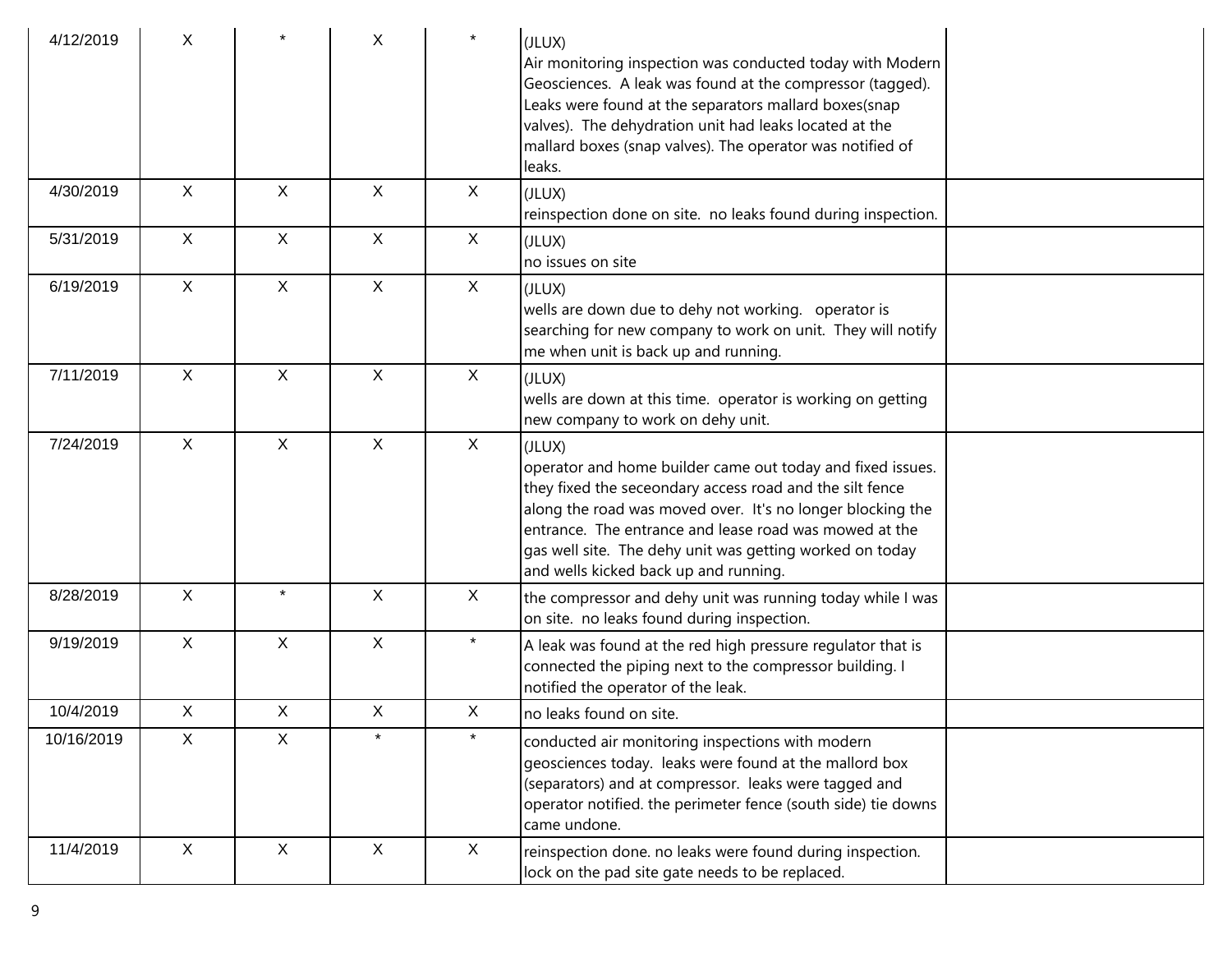| 12/16/2019 | X            | X.           | X            | $\mathsf X$  | conducted inspection. no leaks on site.                                                                                                                                                                                                                                                             |                   |
|------------|--------------|--------------|--------------|--------------|-----------------------------------------------------------------------------------------------------------------------------------------------------------------------------------------------------------------------------------------------------------------------------------------------------|-------------------|
| 1/13/2020  | $\mathsf{X}$ | $\mathsf{X}$ | $\mathsf{X}$ | $\mathsf{X}$ | no leaks found during inspection.                                                                                                                                                                                                                                                                   |                   |
| 2/25/2020  | $\mathsf{X}$ | $\mathsf{X}$ | $\star$      | X            | the bottom of the slatted fence panels were not secured on<br>south side of pad. the trees need to be looked at by the<br>operator. new trees will need to be planted in coming<br>months. no leaks found during inspection.<br>operator was notified of issues.                                    |                   |
| 3/12/2020  | $\mathsf{X}$ | $\mathsf{X}$ | $\mathsf{X}$ | $\mathsf{X}$ | no issues on site.                                                                                                                                                                                                                                                                                  |                   |
| 4/23/2020  | $\mathsf{X}$ | $\mathsf{X}$ | $\mathsf{X}$ | $\star$      | Air monitoring inspections conducted today with Modern<br>Geosciences. Leaks were found at the dehydration unit<br>mallard box and a valve on the compressor. The pumper<br>was notified and will fix the leaks on Friday.                                                                          |                   |
| 5/26/2020  | $\mathsf{X}$ | $\mathsf{X}$ | $\mathsf{X}$ | $\mathsf{X}$ | no leaks found at time of inspection.                                                                                                                                                                                                                                                               |                   |
| 6/24/2020  | $\mathsf{X}$ | $\mathsf{X}$ | $\mathsf{X}$ | $\mathsf{X}$ | no issues on site. Measurement truck on location testing<br>meters. pumper on location looking at wells. A few tree are<br>dead on perimeter of pad site.                                                                                                                                           |                   |
| 7/16/2020  | $\mathsf{X}$ | $\mathsf{X}$ | $\mathsf{X}$ | $\star$      | water in containment where the wellhead is located.<br>Corrosion showing at bottom of wellhead. The operator will<br>be notified of issues.                                                                                                                                                         |                   |
| 7/30/2020  | $\mathsf{X}$ | $\mathsf{X}$ | $\mathsf{X}$ | $\mathsf{X}$ | no issues on site.                                                                                                                                                                                                                                                                                  |                   |
| 8/19/2020  | $\mathsf{X}$ | X            | $\mathsf{X}$ | $\mathsf{X}$ | Inspection done. No leaks found on site at time of<br>inspection.                                                                                                                                                                                                                                   |                   |
| 9/17/2020  | $\mathsf{X}$ | $\mathsf{X}$ | $\mathsf{X}$ | $\mathsf X$  | no issues found on site during inspection.                                                                                                                                                                                                                                                          |                   |
| 10/15/2020 | $\mathsf{X}$ | $\mathsf{X}$ | $\mathsf{X}$ | $\mathsf{X}$ | no leaks found during inspection.                                                                                                                                                                                                                                                                   |                   |
| 11/10/2020 | $\mathsf{X}$ | $\mathsf{X}$ | $\mathsf{X}$ | $\mathsf{X}$ | CCI truck on location. The 2" pipe located behind the<br>separators is corroded and pitting. Needs to be replaced by<br>operator. I called the pumper and they will come out in few<br>weeks and replace pipe. No other issues on site.                                                             |                   |
| 11/17/2020 | $\mathsf{X}$ | $\mathsf{X}$ | $\mathsf{X}$ | $\star$      | Conducted an air monitoring inspection today on site with<br>Modern Geosciences. The tanks thief hatches were not seal<br>properly. The Separator (south) mallard box regulator had a<br>small leak coming from it. Needs to be replaced. The<br>compressor had a small leak at the actuator valve. | notified operator |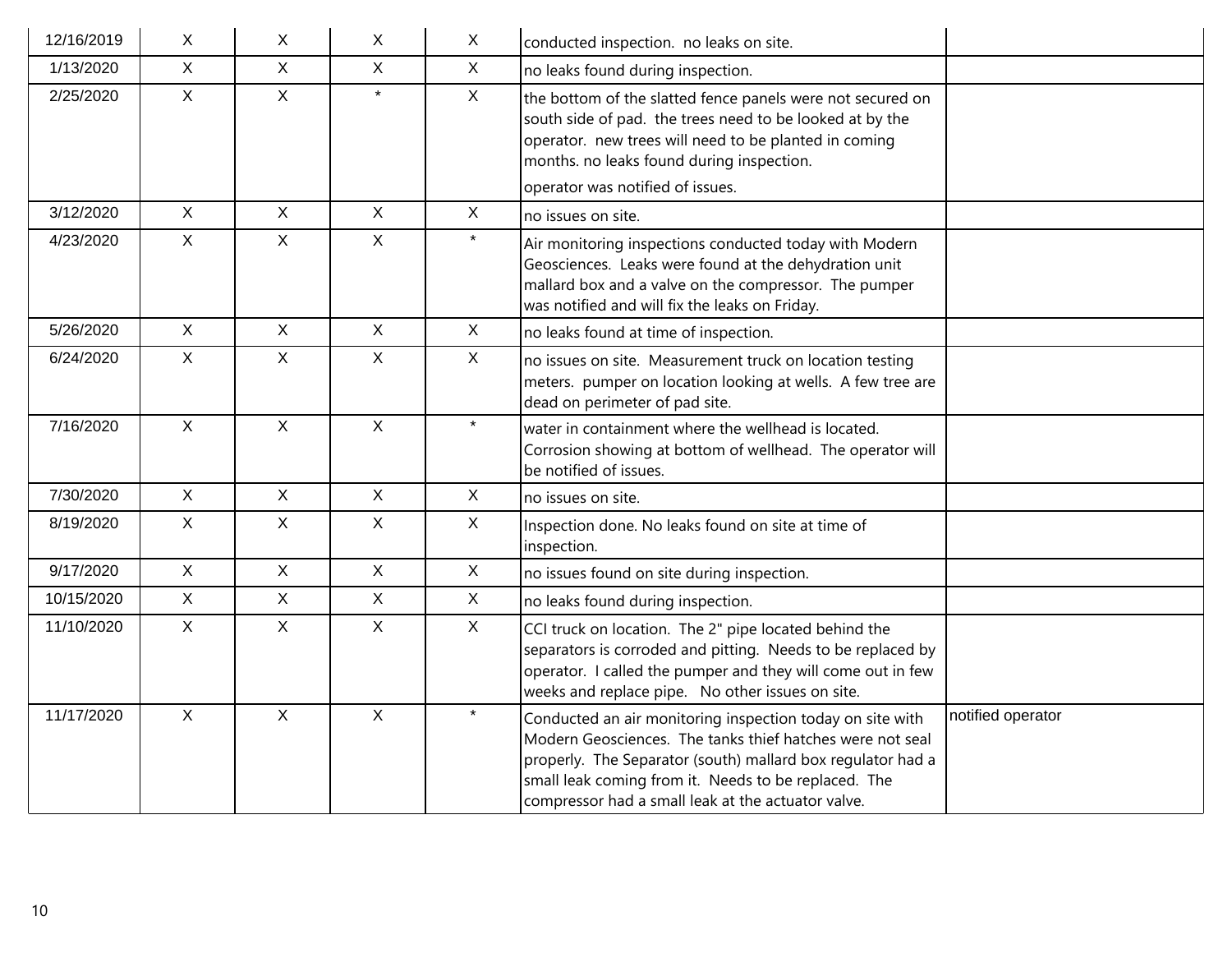| 12/1/2020 | X            | X            | X            | X       | Odor Complaint came in this morning on the Hilliard site. I<br>met the Sage production supervisor and pumper on site this<br>morning. The odor was coming from the Atmos sales line<br>located on the southeast corner of pad. Small leaks were<br>detected by Mike Miller and I as we walked the sales line.<br>The leaks were tagged and we notified Atmos Energy about<br>the leaks. They are sending a technician out to the pad site<br>today to fix the leaks that are located on the sales line. Re-<br>inspection of the pad will be conducted this afternoon. | odor complaint |
|-----------|--------------|--------------|--------------|---------|------------------------------------------------------------------------------------------------------------------------------------------------------------------------------------------------------------------------------------------------------------------------------------------------------------------------------------------------------------------------------------------------------------------------------------------------------------------------------------------------------------------------------------------------------------------------|----------------|
| 12/2/2020 | $\mathsf{X}$ | X            | $\star$      | X       | Met pumper Miguel out on site in the morning time to check<br>on odor. The compressor was running and the odor was not<br>strong anymore. The compressor was moving the gas<br>through the line and not making the mercaptan stick around<br>in the sales line. Didn't receive any calls or emails regarding<br>the odor smell. I will continue to monitor the site for leaks<br>and odor.                                                                                                                                                                             |                |
| 12/7/2020 | X            | $\mathsf{X}$ | X            | X       | conducted inspection on site. no leaks were found on<br>location. The odor was gone from atmos pipeline area.<br>They were going to replace the piping inside the<br>containment area and fix the seal on the thief hatch.                                                                                                                                                                                                                                                                                                                                             |                |
| 1/13/2021 | $\mathsf{X}$ | $\star$      | $\mathsf{X}$ | X       | no issues on site today. a few sprinkler heads were broken<br>and water was coming out onto the ground. Called Mike<br>and they will get someone out to fix them. Several Trees<br>and shrubs are dead or damaged.<br>operator fixed the bubblers that were leaking on Tuesday<br>19th.                                                                                                                                                                                                                                                                                |                |
| 2/11/2021 | X            | X            | X            | X       | no issues on site.                                                                                                                                                                                                                                                                                                                                                                                                                                                                                                                                                     |                |
| 3/25/2021 | X            |              | X.           | X       | no issues on site during inspection. Need to talk to operator<br>about the landscape. A lot of trees and shrubs are dead<br>around the pad site.                                                                                                                                                                                                                                                                                                                                                                                                                       |                |
| 4/30/2021 | $\mathsf{X}$ | X            | X            | $\star$ | Conducted air monitoring inspection today with Modern<br>Geosciences. Leaks were detected at the separators and<br>dehy unit. Both were tagged. Operator will be notified of<br>leaks.                                                                                                                                                                                                                                                                                                                                                                                 |                |
| 5/12/2021 | X            | X            | $\mathsf{X}$ | X       | Re-inspection was completed and there were no leaks found<br>on site. CCI truck was on location.                                                                                                                                                                                                                                                                                                                                                                                                                                                                       |                |
| 6/8/2021  | X            | $\mathsf{X}$ | X            | X       | no issues on site.                                                                                                                                                                                                                                                                                                                                                                                                                                                                                                                                                     |                |
| 7/27/2021 | $\mathsf{X}$ | X            | X            | X       | no issues on site.                                                                                                                                                                                                                                                                                                                                                                                                                                                                                                                                                     |                |